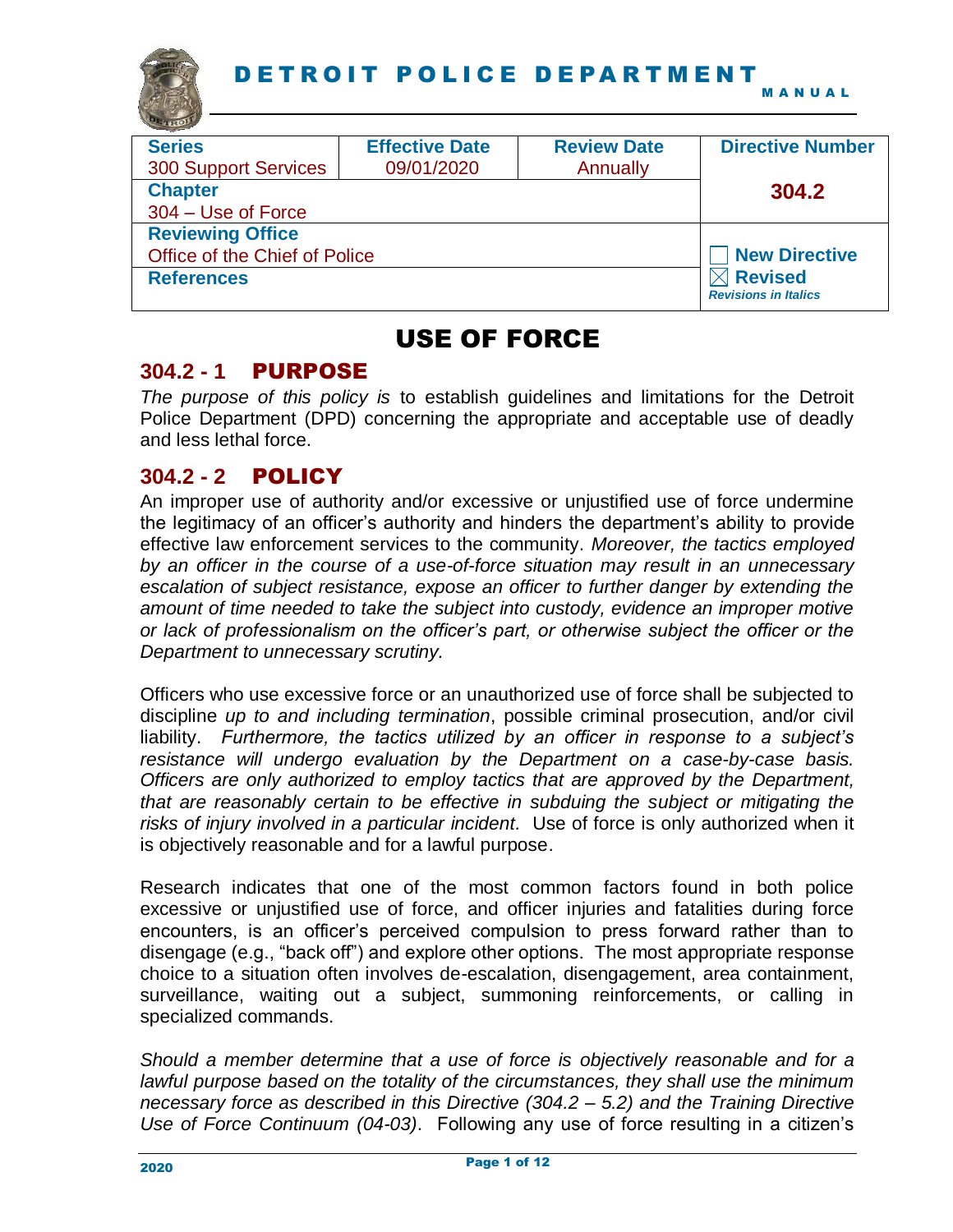injury, officers shall notify a supervisor and ensure that appropriate medical aid and/or emergency medical service is rendered as soon as possible.

## **304.2 - 3** Definitions

## **304.2 - 3.1 Command Investigation**

An investigation conducted by a Detroit Police Department supervisor.

## **304.2 - 3.2 Control**

The ability to command or direct with or without voluntary compliance. Officers shall control with the subject's consent, if possible, but force the subject to comply if necessary.

## **304.2 - 3.3 Critical** *Firearm Discharge*

Each discharge of a firearm by *a Department member*, with the exception of range and training discharges and discharges at animals.

## **304.2 - 3.4** *De-escalation*

*Taking action or communicating verbally or non-verbally during a potential force encounter in an attempt to stabilize the situation and reduce the immediacy of the threat so that more time, options, and resources can be called upon to resolve the situation without the use of force or with a reduction in the force necessary. De-escalation may include the use of such techniques as command presence, advisements, warnings, verbal persuasion, and tactical repositioning.*

## **304.2 - 3.5 Discipline**

A written reprimand, suspension, demotion, or dismissal.

#### **304.2 - 3.6** *Duty to Intervene*

*A Department member's obligation to safely intercede to prevent the use of excessive force, if they are in a position to do so, upon observing another member using force that is clearly beyond that which is objectively reasonable under the circumstances.*

#### **304.2 - 3.7 Escorting**

The use of light physical pressure to guide a person, or keep a person in place.

#### **304.2 - 3.8 Force**

- *1. The term "force" means the following actions by an officer:*
	- *a. Any physical strike of instrumental contact with a person;*
	- *b. Any intentional attempted physical strike or instrumental contact that does not take effect; or*
	- *c. Any significant physical contact that restricts the movement of a person.*
- *2. The term "force" includes the following:*
	- *a. The discharge of firearms;*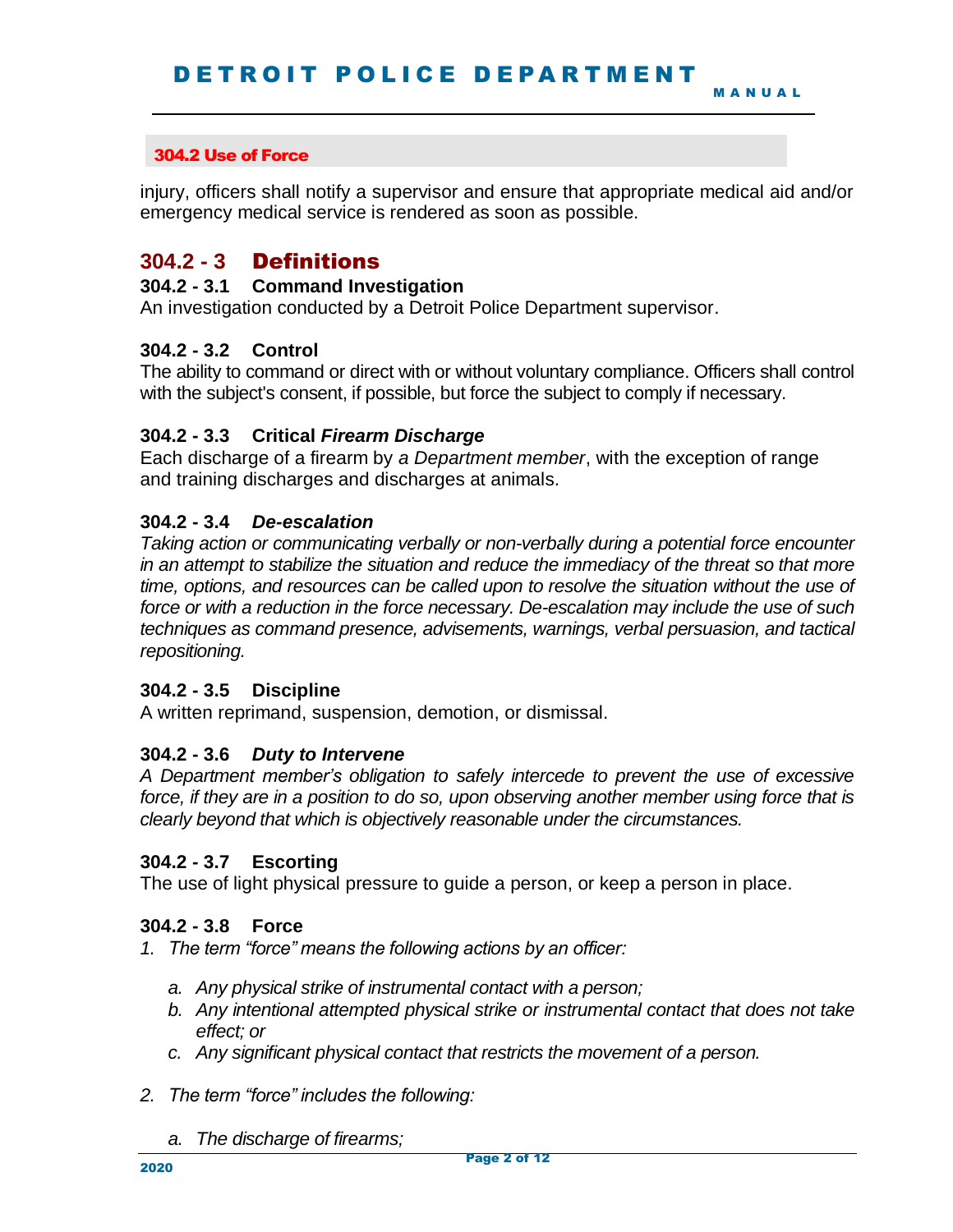M A N U A L

## 304.2 Use of Force

- *b. The discharge of Taser;*
- *c. The use of chemical spray;*
- *d. Choke holds or hard hands;*
- *e. The taking of a subject to the ground; or*
- *f. The deployment of a canine.*
- *3. The term "force" does not include escorting or handcuffing a person with no or minimal resistance. Use of force is lawful if it is objectively reasonable under the circumstances and the minimum amount of force necessary to effect an arrest or protect the officer or other person is used.*

## **304.2 - 3.9 Hard Hands**

Using physical pressure to force a person against an object or the ground, or the use of physical strength or skill that causes pain or leaves a mark.

#### **304.2 - 3.10 Imminent Threat**

An imminent threat is an officer's reasonable perception of impending danger of death or serious injury from any action or outcome that may occur during an encounter. Thus, a subject may pose an imminent or impending danger even if he/she is not at that very moment pointing a weapon at the officer. For example, he/she has a weapon within reach or is running for cover carrying a weapon or running to a place where the officer has reason to believe a weapon is available.

#### **304.2 - 3.11 Injury**

Any impairment of physical condition or pain.

## **304.2 - 3.12 Less Lethal Force**

Any force used by an officer that would not reasonably be expected to cause death.

## **304.2 - 3.13 Objectively Reasonable**

In determining the necessity for force and the appropriate level of force, officers shall evaluate each situation in light of the known circumstances, including, but not limited to, the seriousness of the crime, the level of threat or resistance presented by the subject, and the danger to the community.

#### **304.2 - 3.14 Detainee Injury**

An injury or complaint of injury that occurs in the course of taking or after an individual was taken into DPD custody that is **not** attributed to a use of force by a DPD employee.

#### **304.2 - 3.15 Proper Use of Force Decision Making**

The use of reasonable force including proper tactics and de-escalation techniques.

## **304.2 - 3.16 Serious Bodily Injury**

Serious bodily injury is any injury that involves any of the following conditions: a loss of consciousness; extreme physical pain; disfigurement; prolonged loss or impairment of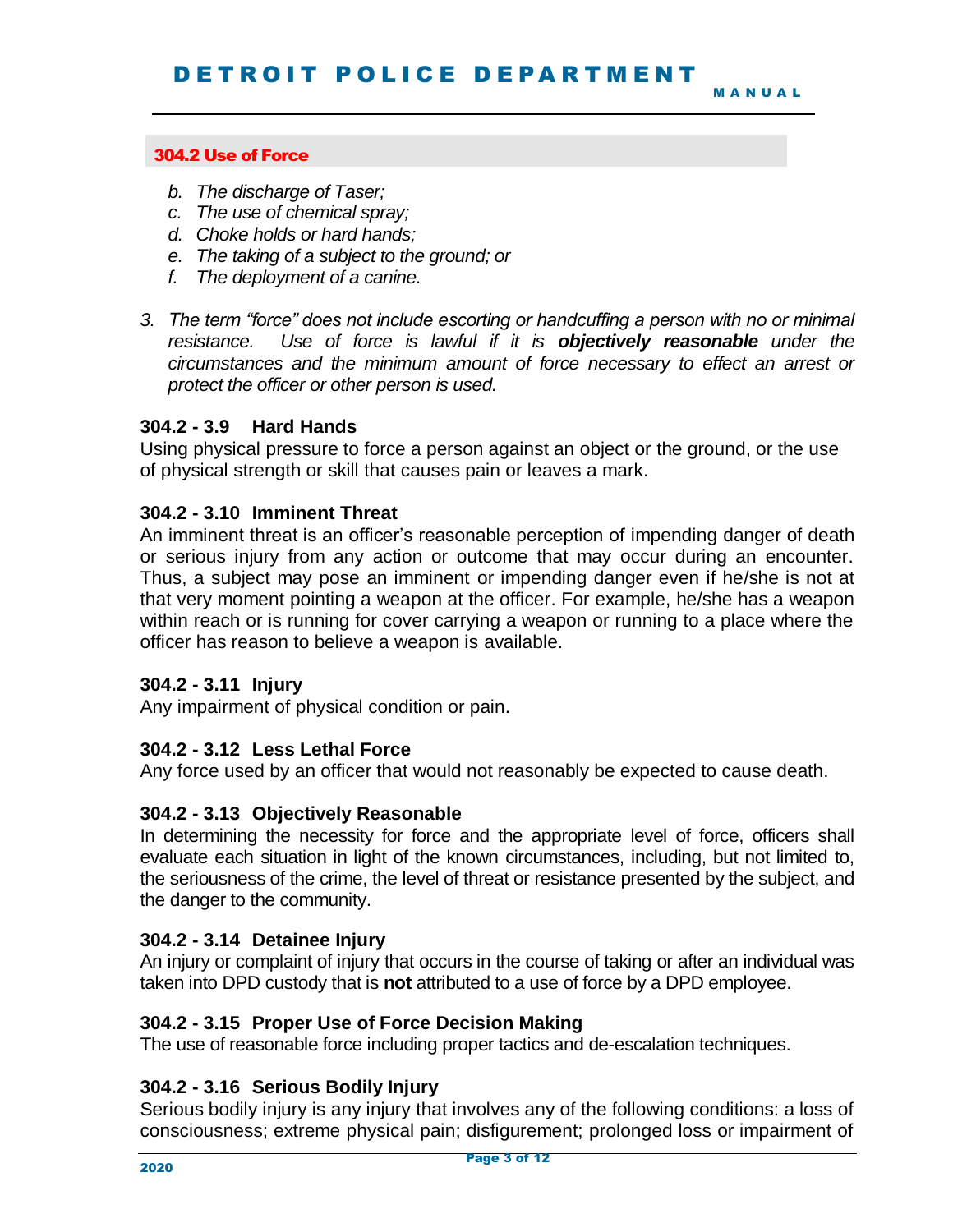the function of a body part or organ; or a substantial risk of death.

### **304.2 - 3.17 Serious Use of Force**

*Any action by a Department member that involves:*

- *a. The use of deadly force, including all critical firearm discharges;*
- *b. The use of force in which the person suffers serious bodily injury or requires hospital admission;*
- *c. A canine bite; and*
- *d. The use of chemical spray against a restrained person.*

*Note: Officers are prohibited from spraying a handcuffed individual in a police vehicle (Directive 304.3 – 5.1).*

#### **304.2 - 3.18 Special Population**

*Individuals, who because of some condition (e.g. age, a medical or mental condition, size, or stature), are unable to comply with a member's verbal commands.* 

## **304.2 - 4** Authorization and Limitations

## **304.2 - 4.1 De-escalation**

- *1. Members shall use de-escalation techniques and other alternatives to higher levels of force consistent with their training, whenever possible and appropriate, before resorting to force and to reduce the need for force.*
- *2. Whenever possible and when such delay will not compromise the safety of the member or another and will not result in the destruction of evidence, escape of a suspect, or commission of a crime, members shall allow an individual time and opportunity to submit to verbal commands before force is used, and consider any potential barriers to understanding the verbal commands (e.g. language barrier, behavioral crisis, etc).*

#### **304.2 - 4.2 Less Lethal Force**

- 1. Sworn members are authorized to use DPD approved less lethal use of force techniques and DPD issued equipment where necessary to:
	- a. Protect the officer or another person from physical harm;
	- b. Make a lawful arrest when a subject offers resistance;
	- c. Stop potentially dangerous and/or criminal behavior; or
	- d. Protect subjects from injuring themselves.
- 2. Where less lethal force is authorized, members shall assess the incident to determine which less lethal technique or weapon will best de-escalate the incident and bring the situation under control in a safe manner.
- 3. Use of force restraints and/or weapons shall never be used as punishment or retaliation.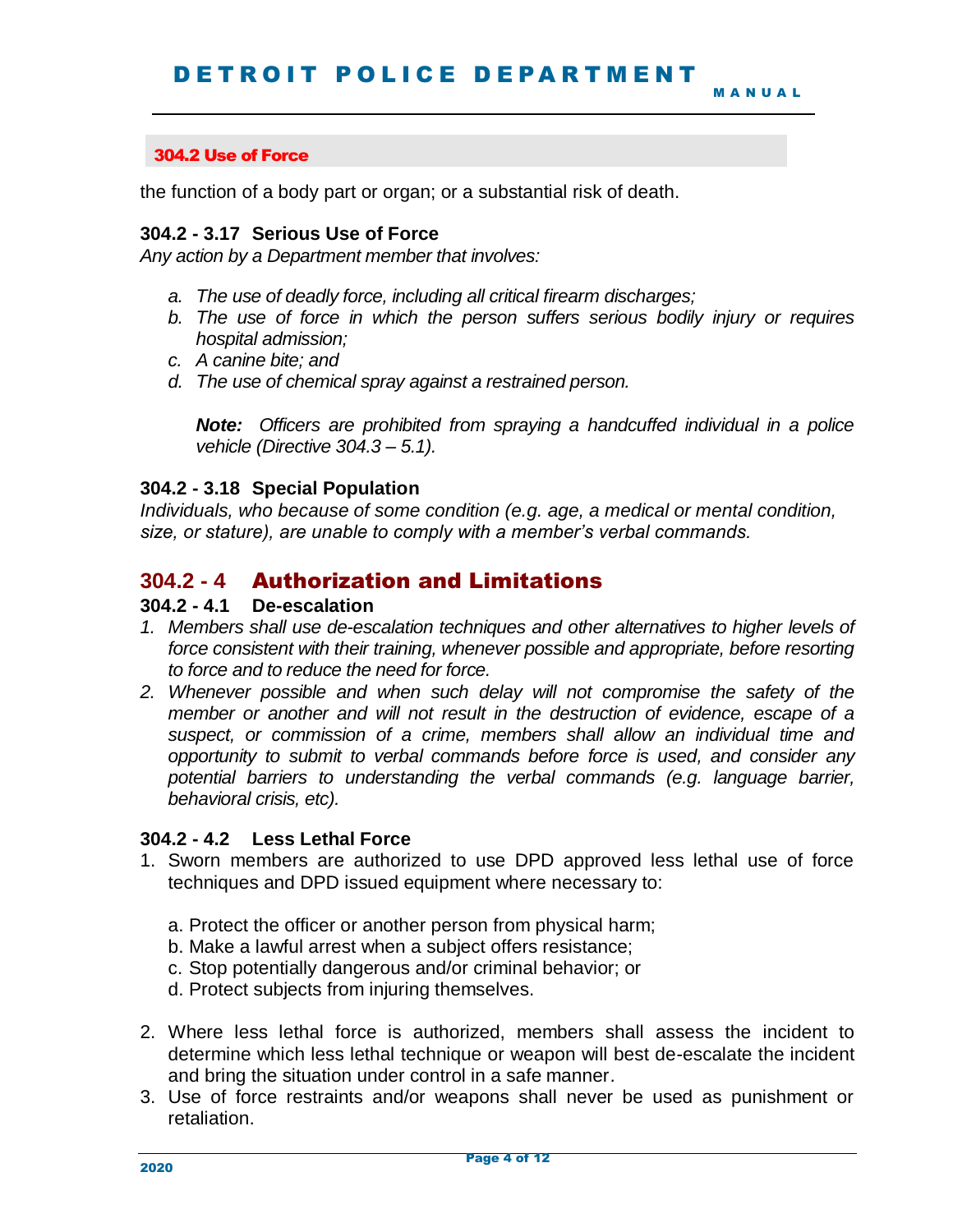#### **304.2 - 4.3 Deadly Force**

1. Use of deadly force is only authorized:

- a. Against a subject who poses an imminent threat of death or serious bodily injury to the officers or others, and only when bystanders are not in jeopardy;
- b. To prevent a subject's escape from a violent felony crime and only if the officer has probable cause to believe that the subject poses a continuing threat of death or serious bodily injury to anyone should he or she successfully escape, Tennessee v. Garner, 471 U.S.1, 85 (1985).
- 2. **Deadly force is not authorized** if less lethal force could reasonably be used to prevent the escape of a dangerous fleeing subject, or a subject fleeing from a violent felony crime.
- 3. If feasible, officers shall identify themselves and state his/her intention to shoot before using a firearm.
- 4. A strike to the head of any person with an instrument constitutes a use of deadly force.
- 5. In addition to the above, the DPD further limits the use of deadly force to effect the arrest or to prevent the escape of a fleeing felon to the following felonies, and only if the officer has probable cause to believe the fleeing felon will pose a significant threat of death or serious physical injury to the officer or others should he/she successfully escape:
	- a. Murder or attempted murder;
	- b. Assault with intent to commit murder;
	- c. Criminal sexual conduct, first and third degree;
	- d. Armed robbery or attempted armed robbery, and
	- e. Assaults that result in life-threatening bodily injury.

## **304.2 - 4.4 Prohibited Holds**

- 1. *The neck restraints set forth below have been found to be tactically ineffective in subduing a subject using minimal force*:
	- a. Carotid submission hold;
	- b. A hold which interrupts the blood's flow to the brain;
	- c. A "sleeper hold" that can result in a person losing consciousness and/or death;
	- d. Bent arm submission hold/hammer lock carotid hold. This hold restricts airflow to the trachea and can result in a loss of consciousness and/or death; and
	- e. **All** other chokeholds.
- *2. As a general matter, officers are prohibited from employing any of the foregoing neck restraints. Any use of such techniques shall be presumed to be in violation of this policy, regardless of a later determination that use of such techniques was "objectively reasonable" under the circumstances.*
- *3. Department members are strictly prohibited from participating in trainings teaching any of the neck restraints set forth above.*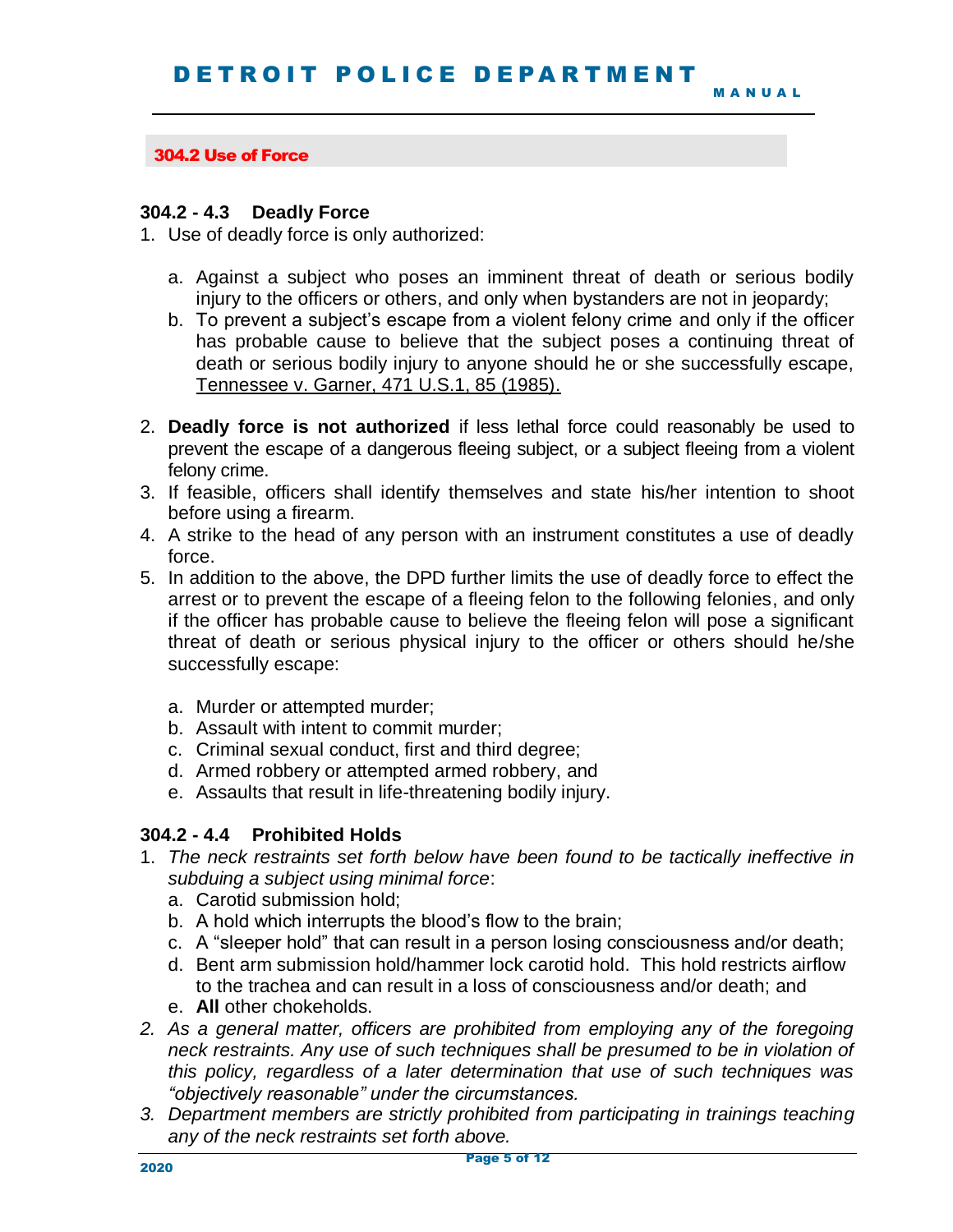## **304.2 - 4.5 Unauthorized Use of Deadly Force**

- 1. Deadly force shall not be used against persons whose conduct is injurious only to themselves.
- 2. Warning shots are strictly prohibited.
- 3. Under no circumstances can shooting a firearm be justified to make an arrest for a misdemeanor charge or to apprehend a person fleeing from such a charge.
- 4. An officer shall not shoot a firearm in an attempt to apprehend a person merely on suspicion that a crime has occurred, or if there is only a suspicion that the person being pursued committed the crime, regardless of the severity of the crime. An officer shall either have witnessed the crime, or shall have probable cause to believe that the person committed an offense that allows using deadly force.

## **304.2 - 4.6 Prohibit Firing at a Moving Motor Vehicle**

- *1. Shooting at moving vehicles is generally not an effective means of immediately halting the progress of a closely approaching vehicle. Additionally, such action frequently produces unintended consequences. A moving vehicle may become an uncontrolled deadly weapon that could seriously injure or kill the occupants of the vehicle and/or subjects in its path. The potential harm to others in the area may outweigh the need to immediately apprehend the suspect.*
- *2. Bullets fired at a moving vehicle may miss the intended target or ricochet and cause injury to officers or other innocent persons.*
- *3. Officers shall not knowingly place themselves into the path of a moving vehicle or into the likely path of a vehicle that is currently stopped but is under the immediate control of a driver. When feasible, officers should attempt to move out of the path of any moving vehicle to a position of cover.*
- *4. As a general matter, officers shall not discharge their firearms at a moving motor vehicle. Although rare exceptions to this general prohibition may exist, the burden of overcoming the presumption of non-compliance rests entirely with the member and is to be considered high. Such situations may only involve instances where an officer has no other recourse to protect his/her own life or where the suspect poses clear and present risks to the lives of others and where such action is reasonably certain to end the threat.*

## **304.2 - 4.7 Firing from a Moving Motor Vehicle**

*Officers are strictly prohibited from shooting from a moving vehicle.* 

## **304.2 - 4.8 Dangerous Animals**

- 1. The use of physical force against any animal will be used only to the extent that such force is necessary to prevent harm or injury to another person(s) or animal(s). An officer shall not discharge a firearm at a dog or other animal, except to protect a member or person from imminent physical injury and there is no opportunity to retreat or other reasonable means to eliminate the threat.
- 2. Before using deadly force, every attempt will be made to use other reasonable means to contain the threat of a dangerous animal.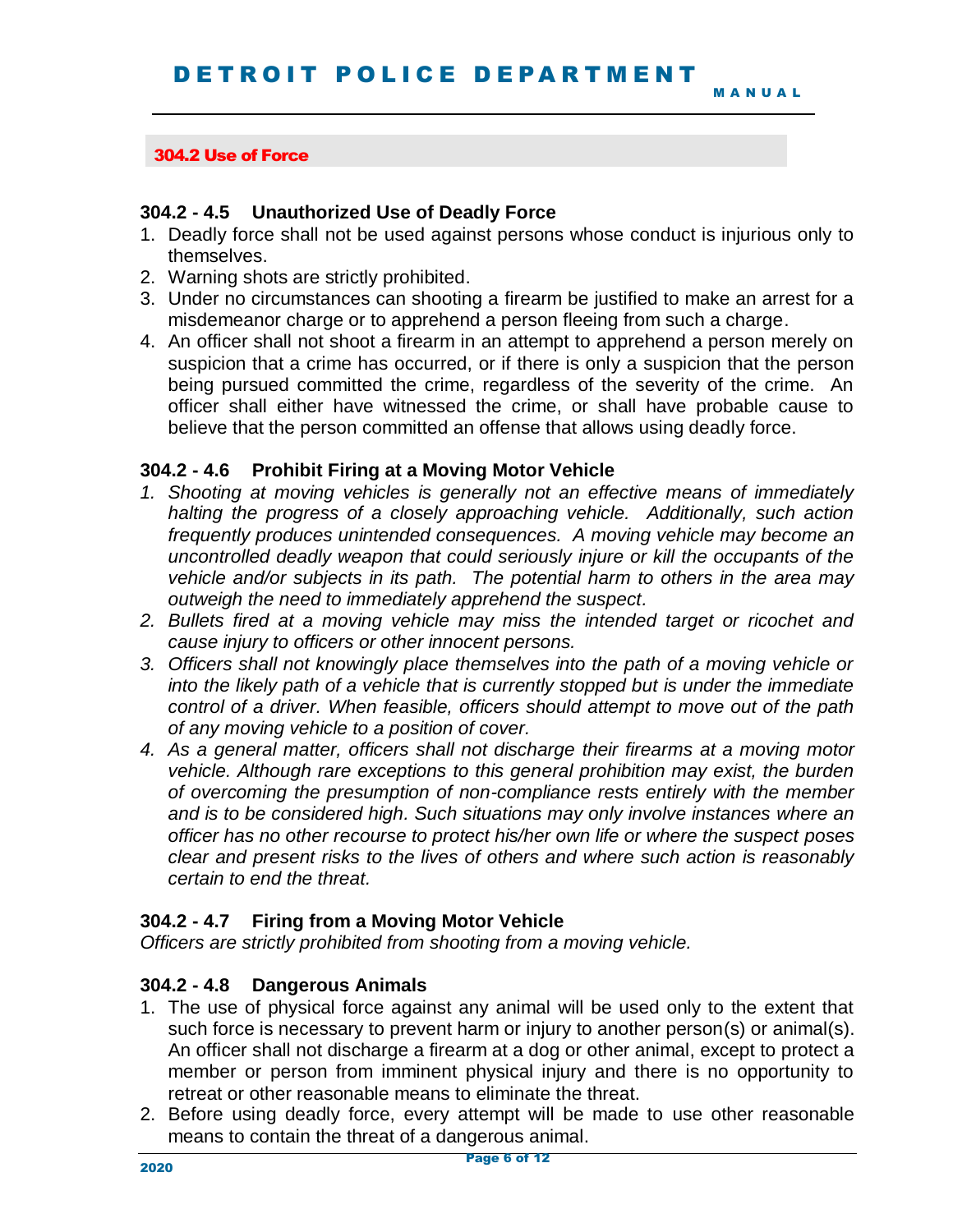- 3. If the circumstances permit, when a member of the department has to shoot an animal suspected of being afflicted with rabies, the dog shall NOT be shot in the head. The carcass of the animal should be preserved for analysis of rabies.
- 4. The carcass of any animal that has been shot and that is believed to be afflicted with rabies shall be taken to the Animal Control Center. Immediate refrigeration of the carcass is of the utmost importance in the determination of rabid content.
- 5. When an officer comes in contact with a seriously injured or dangerous animal, the officer shall notify the proper agency (e.g., City of Detroit Animal Control, Michigan Humane Society, etc.).
- 6. In any instance where a member discharges a firearm at an animal with the intent to destroy, whether the animal is hit or missed, the officer's supervisor shall prepare a Destruction of Animal Report (DPD669).

## **304.2 - 5** Proper Use of Force Decision Making

#### **304.2 - 5.1 General**

When evaluating the force used by law enforcement, the U.S. Supreme Court, in the case of Graham v. Connor, 490 US 386 (1989), made clear that the determination requires a commonsense pragmatic approach stating that an officer's decision to use force occurs in "circumstances which are tense, uncertain, and rapidly evolving," and that there is no universal rule or "mechanical rule" that can be applied to all of the various situations encountered by a law enforcement officer.

#### **304.2 - 5.2 Force Continuum**

- 1. Just as officers must be prepared to respond appropriately to rising levels of resistance, they must likewise be prepared to immediately de-escalate and/or disengage from the use of force as the subject de-escalates or comes under the officer's control. Often the most appropriate response option to a situation involves deescalation, disengagement, area containment and/or surveillance, waiting out a subject, summoning reinforcements, or calling in specialized commands.
- 2. It is important for officers to remember that even at its lowest level; the use of force is a serious responsibility. The force continuum is a model developed for illustrative purposes, defining the various levels of resistance and force exercised during a use of force incident. [Refer to Training Directive 04-3 (Use of Force Continuum)]. The continuum is based on the concept that as the resistive individual(s) increases the level of resistance or threat to the officer, the officer may increase the level of force necessary to overcome the resistance and conversely de-escalate and/or disengage as compliance is attained. The levels of resistance include:
	- **Inactive Resistance**: Includes psychological intimidation (non-verbal cues indicating the subject's attitude, appearance and physical readiness) and verbal non-compliance (verbal responses indicating the subject's unwillingness to comply with direction may include verbal threats made by the subject).
	- **Passive Resistance**: Physical actions that do not directly prevent the member's attempt of control.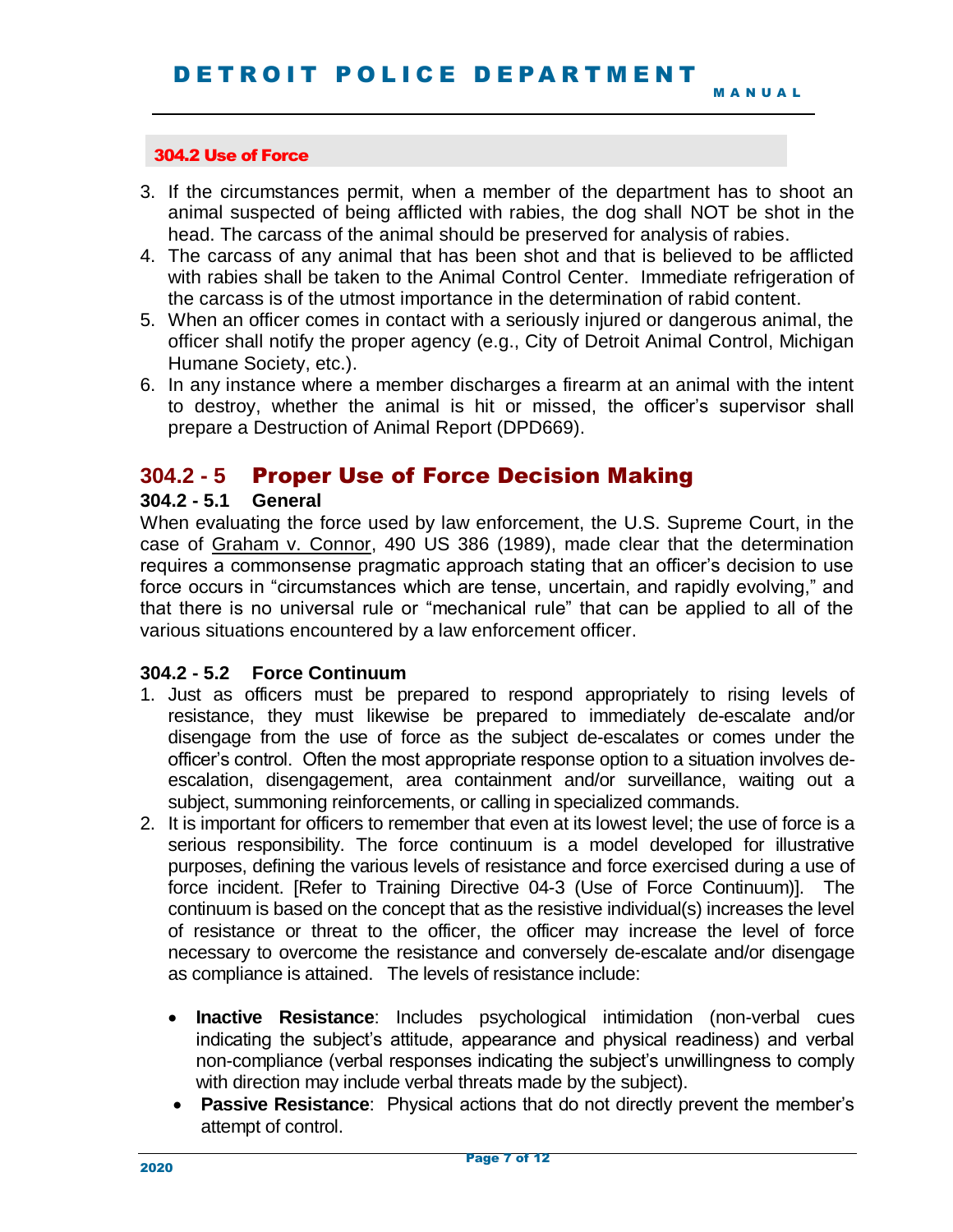- **Active Resistance**: Means the subject is making physically evasive movements to defeat an officer's attempt at control, including bracing, tensing, pulling away, or pushing.
- **Active Aggression**: Physical acts **that are hostile, injurious, or destructive**;
- **Deadly Force**: Physical acts of aggression directed toward a member or another that are likely to cause serious bodily injury or death.
- 3. The levels of force are:
	- **Officer Presence/Verbal Direction**: The identification of authority through the officer's presence in uniform, or by other means such as a badge and identification card or apparel clearly identifying the member as an officer, and/or communication directed toward controlling the actions of a subject. This may include direction, orders, or commands;
	- **Compliance Controls**: Physical techniques employed by officers (e.g., escorting, touch pressure, joint locks, etc.) and the PR-24 Collapsible Baton as a non-impact control device;
	- **Physical Controls**: (e.g., pain compliance, hard hands, etc.)
	- **Intermediate Weapons**: The use of authorized less lethal weapons including impact weapons, chemical agents, and canines; and
	- **Deadly Force**: A tactic or use of force that is likely to cause serious bodily injury or death.
- 4. When applying the concept of a force continuum, the totality of the circumstances involved in the incident must also be considered. Officers may initiate the use of force at any level of the force continuum that is appropriate under the circumstances. However, circumstances that may influence an officer or may **impact** an officer's decision to escalate or de-escalate the amount of force used include, but are not limited to:
	- The nature of the offense;
	- Influence of drugs or alcohol;
	- Presence/proximity of weapons;
	- Officer/subject factors (e.g., age, size, strength, etc.);
	- *Subject is suspected to be a special population;*
	- The feasibility and availability of alternative responses; and/or
	- The availability of additional officers.
- *5. For any subject offering inactive resistance, members should consider requesting a supervisor for assistance before escalating to force beyond officer presence and verbal direction.*

#### **304.2 - 5.3** *Duty to Intervene*

*Consistent with Manual Directive 102.11, members who have reasonable opportunity,*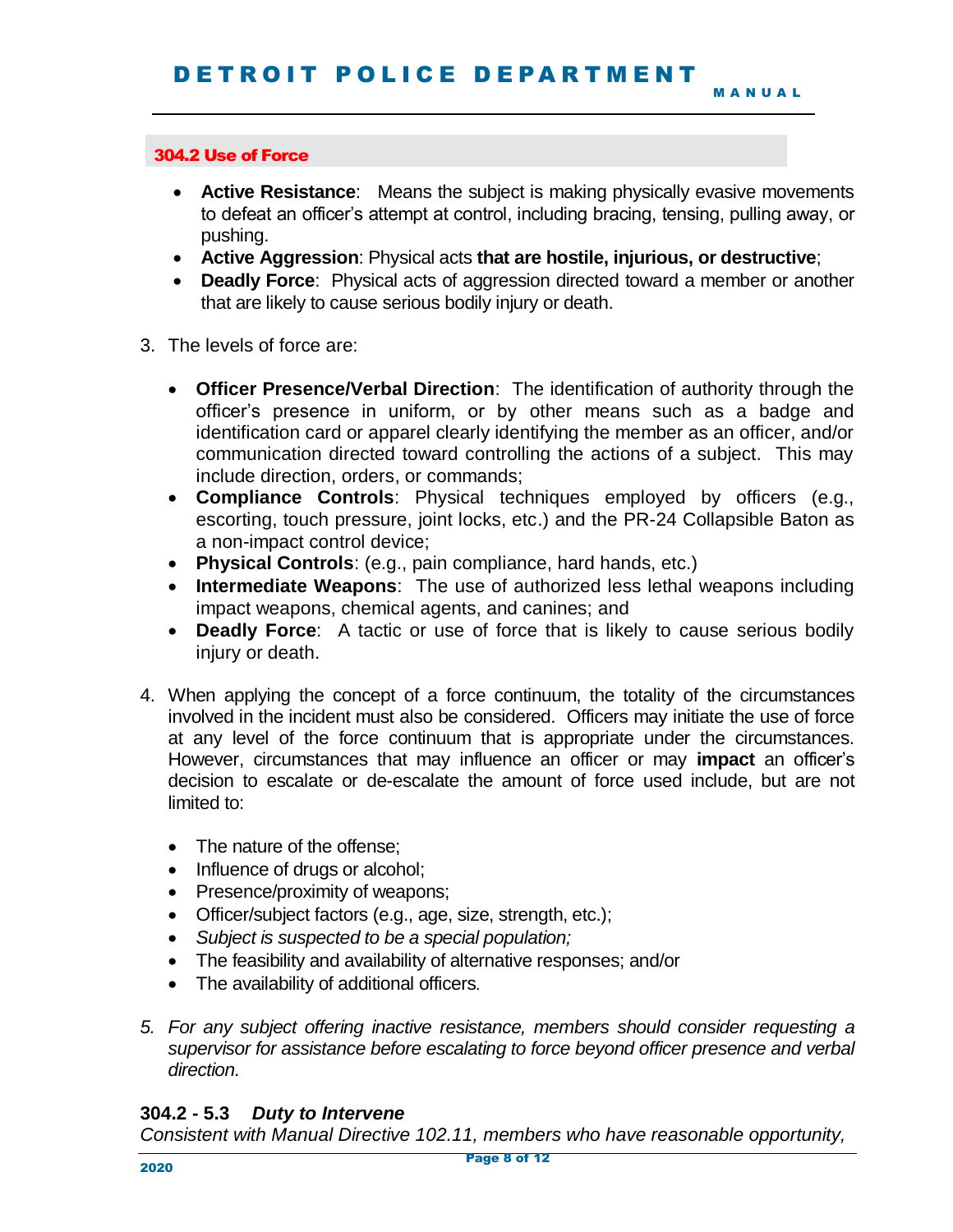*must act to prevent or stop any member from conducting any act that is unethical, or that violates law or Department policy (for example, excessive force, theft, fraud, inappropriate language, sexual misconduct, harassment, falsifying documents, inappropriate behavior, etc.).* 

- *1. Members must have reasonable opportunity to intervene in an incident.*
- *2. Intervention is verbal and/or physical.*
- *3. The level of intervention depends upon reasonable opportunity and the totality of the circumstances.*
- *4. Failure to Intervene may subject a member to disciplinary action.*

## **304.2 - 6** Training and Qualifications

## **304.2 - 6.1 General**

- 1. All DPD members that are authorized to carry lethal and less than lethal weapons shall be issued a copy of this department's Use of Force Policy (Directive 304.2), Use of Force Continuum (Training Directive 04-03) and any other policies or training directive that is specific to the weapon being trained on.
- 2. All members shall be trained by qualified instructors in any authorized lethal or less lethal weapon he/she carries.

## **304.2 - 6.2 Firearms**

- 1. While on and off duty, officers shall carry only weapons and ammunition authorized and approved by this department.
- 2. Authorized weapons are those with which the officer has qualified and received departmental training on proper and safe usage, and that are registered and comply with department specifications.
- 3. Officers are required to attend regular use of force training and qualification sessions for duty and off-duty weapons (bi-annually). An off-duty weapon that is approved by DPD's Firearms Training, and that the member has qualified with, may be carried by members as a secondary weapon while on-duty.
- 4. An officer who has suffered from an illness or injury that could affect his/her use of firearms ability shall be required to re-qualify prior to returning to enforcement duties.

## **304.2 - 6.3 Less Lethal Weapons and Methods**

- 1. No department issued piece of equipment that is not designed or authorized to be used as a weapon (for example, flashlight, prep radio, handcuffs), shall be used as a weapon unless deadly force is authorized.
- 2. An officer is not permitted to use a less lethal weapon unless qualified in its proficient use as determined by Training.
- 3. Intermediate weapons shall be carried or used as issued and authorized by the department. No changes, alterations, or modifications are permitted.
- 4. Officers may use weaponless defense or arrest tactics in which departmental training has been given to control or arrest uncooperative suspects.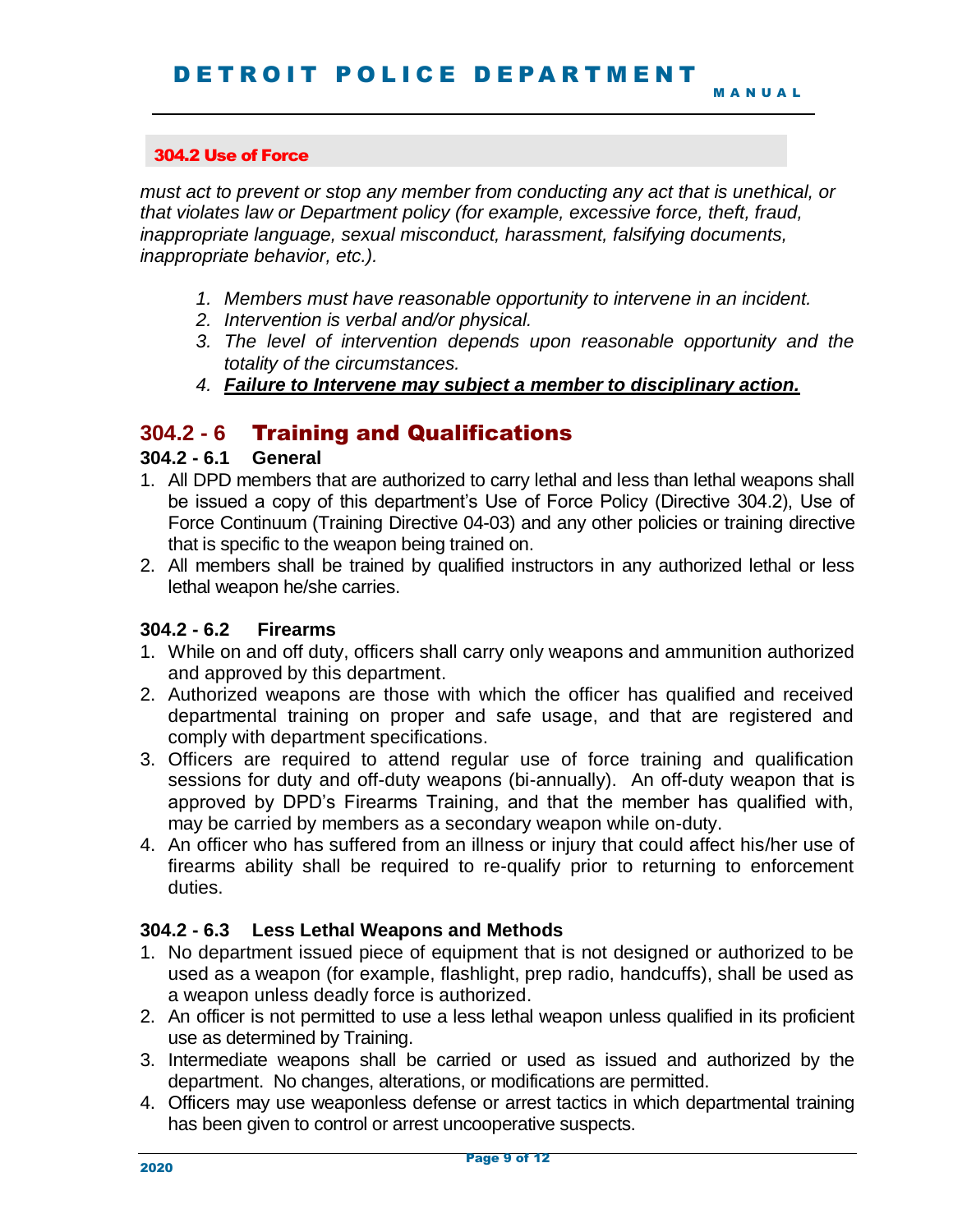- 5. The use of a police canine to search for or apprehend suspects is considered a use of force under this policy. [Refer to Directive 201.4 (Canine)].
- 6. **Chemical Spray:** Is authorized for on-duty or off-duty use. Members, when assigned to patrol or investigative duties, shall carry the device. [Refer to Directive 304.3 (Chemical Spray Device)].
- 7. **PR-24:** Is a compliance control device that offers a less lethal method for apprehending and subduing actively resisting and/or violent subjects. Officers should target a subject's torso, arms, and legs (green areas) when using the PR-24 as an impact weapon (striking) for an actively aggressive subject. A PR-24 may also be used as a non-impact control device (come-along holds, escorts, etc.) for actively resistive subjects. Only members trained on the PR-24 baton may be equipped and/or carry the PR-24 baton. [Refer to Directive 304.4 (PR-24 Collapsible Baton)].
- 8. Weapons used for striking, other than the PR-24 side-handle baton, are strictly prohibited. Prohibited weapons include, but are not limited to: brass knuckles, blackjacks, nunchukus, saps, slapjacks, and other sticks or clubs.

## **304.2 - 7** Duty to Report/Render Aid

Whenever a DPD member employs any use of force as defined by this Directive, such member shall, unless physically incapacitated:

- 1. Ensure that the subject has been properly restrained or no longer poses an immediate threat to the safety of officers or others;
- 2. Render first aid and summon Emergency Medical Services (EMS) if needed; and
- 3. Provide assistance to persons subjected to the effects of a Chemical Spray Device, including:
	- a. Immediately after spraying a suspect, officers shall be alert to any indications that the individual needs medical care. This includes, but is not limited to, breathing difficulties, gagging, profuse sweating, or loss of consciousness. Upon observing these or other medical problems, or if the suspect requests medical assistance, the officer shall immediately summon emergency medical aid;
	- b. Provide an opportunity for decontamination to a sprayed subject within twenty (20) minutes of the application of the spray or the apprehension of the subject;
	- c. Sprayed subject(s) shall be continuously monitored for signs of a medical complaint. If a person complains of continued effects after having been decontaminated or they indicate that they have a pre-existing medical condition (e.g., asthma, emphysema, bronchitis, or heart ailment) that may be aggravated by chemical spray, the subject shall immediately be conveyed to Detroit Receiving Hospital (DRH) for medical treatment; and
	- d. Restrained subjects should be placed in an upright or seated position to avoid Positional Asphyxia which can lead to death, when a subject's body position interferes with breathing. [Refer to Training Directive 05-04 (Positional Asphyxia)].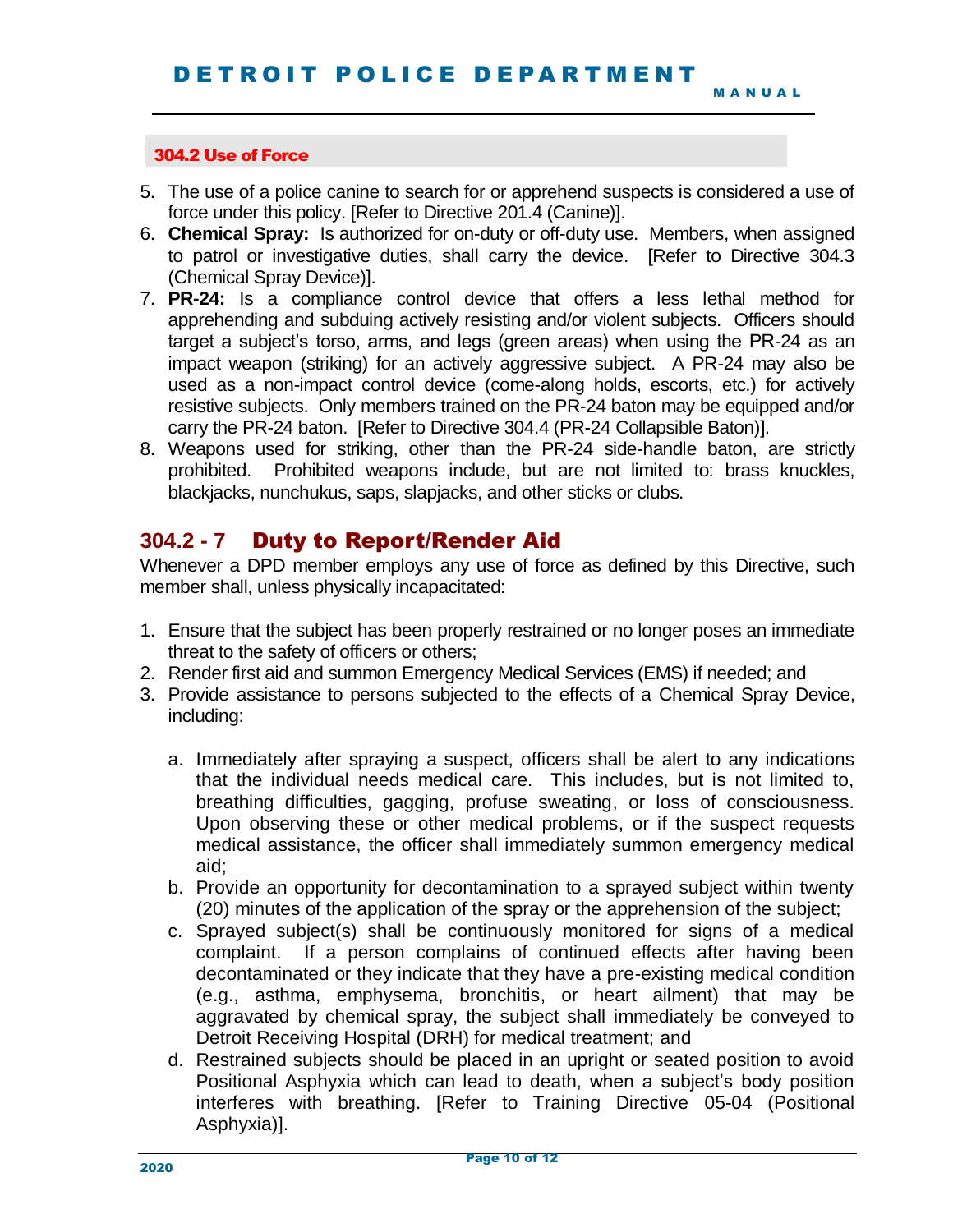#### **304.2 - 7.1 Use of Force Reporting**

- 1. Officers shall notify his/her Zone Dispatcher following any use of force or a prisoner injury. The Zone Dispatcher shall notify a non-involved sworn supervisor.
- 2. A non-involved sworn supervisor shall respond to the scene following any use of force that involves a firearm discharge, a visible injury, or a complaint of injury.
- 3. A non-involved sworn supervisor shall respond to all other uses of force on a priority basis. For the purpose of this Directive a "priority basis" is defined by the current availability of supervisors and the nature of the situation (e.g., highly charged situations, agitated by-standers, potential for violence) whereas response to the scene may increase volatility or be impracticable.
- 4. Upon arrival at the scene, the supervisor shall interview the officer(s), canvass for witnesses and examine the subject(s) for injury, and ensure that the subject(s) receives, or has received, needed medical attention. No member shall delay rendering medical attention, requesting EMS or the conveyance of any subject to a medical treatment facility pending the arrival of a supervisor.
- 5. In the event an injured person has been conveyed for medical treatment prior to the supervisor's arrival at the scene, the supervisor shall interview the subject at the medical facility provided the interview will not interfere with the subject's medical treatment.
- 6. The supervisor responding to the scene shall notify Internal Affairs (IA) of all serious uses of force, uses of force that result in a visible injury, uses of force that a reasonable officer should have known were likely to result in injury, and uses of force where there is evidence of possible criminal misconduct by an officer.
- 7. Internal Affairs shall respond to the scene and investigate all incidents where there is evidence of possible criminal misconduct by an officer, where a prisoner dies, suffers serious bodily injury, or requires hospital admission, or where there is a serious use of force. Force Investigation may delegate all other use of force or prisoner injury investigations to the responding supervisor for a command investigation, if deemed appropriate by Force Investigation.

#### **304.2 - 7.2 Use of Force Report**

In all instances when officers use force, as defined in Section 3.8 of this Directive, each officer who has employed such force shall complete:

- 1. Any reports made necessary by the nature of the underlying incident;
- 2. Each member using force shall ensure that a declarative statement is included at the beginning of the narrative section of the arrest report indicating whether or not force was used during the incident;
- 3. Each individual officer who uses force in an incident shall submit a separate Use of Force Report (UF-002) documenting any force, any prisoner injury, and any instance in which an officer draws a firearm and acquires a target;
- 4. Allegation of force shall only be taken by a supervisor. (reference 201.11 Use of Force and Detainee Injury Reporting/Investigation);
- 5. All Use of Force Reports shall specify the actions of the subject that necessitated the